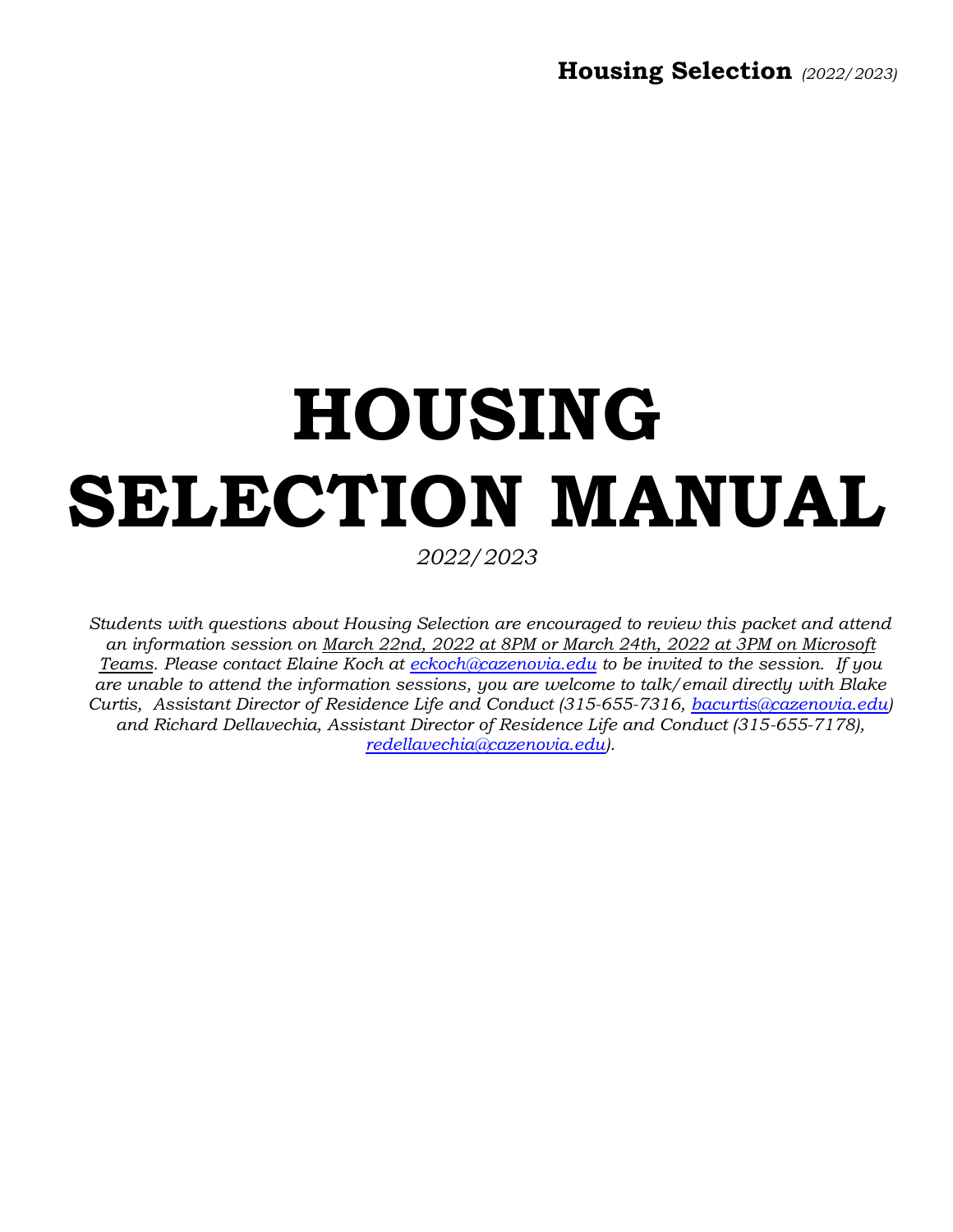## **Cazenovia College Housing Policy**

Cazenovia College is primarily a residential community. All full-time freshmen, sophomores, and juniors (under 90 credits) are required to live in College residential facilities, except for those who live within commuting distance (*25 miles*) **and** reside with parents or legal guardians in their primary residence.

A student must be enrolled full-time and maintain at least the equivalent of **12** credit hours per semester to live in College-owned or leased housing. Those students required to live in College housing and that not do participate in the Housing Selection Process will be assigned to housing after the process is complete and will be billed for the cost of room and board (Blue Meal Plan).

## **Housing Selection Guidelines**

Housing numbers are based first on a student's cohort year (graduation year based on year of entry to Cazenovia College), and second on the number of credit hours accumulated by January 30, 2022.

The **higher** the number, the better it is. The order in which students select their housing is based on the total of all group members' housing numbers. The highest number selects first for groups and singles.

**Non-transfer** students who entered Cazenovia College in:

- **Group 1**: August 2021 or January 2022 will have numbers 1-400 *A=14 credits or fewer; B =15 credits or more*
	- **Group 2**: August 2020 or January 2021 will have numbers 401-800 *A=44 credits or fewer; B=45 credits or more*

 **Group 3**: August 2019 or January 2020 will have numbers 801-1,200  *A= 74 credits or fewer; B=75 credits or more*

**Group 4**: August 2018 or January 2019 will have numbers 1,201-1,400

#### **Transfer students**:

Numbers will be within the ranges above, determined by cohort year based on anticipated graduation date at time of entry to Cazenovia College and accumulated credit hours.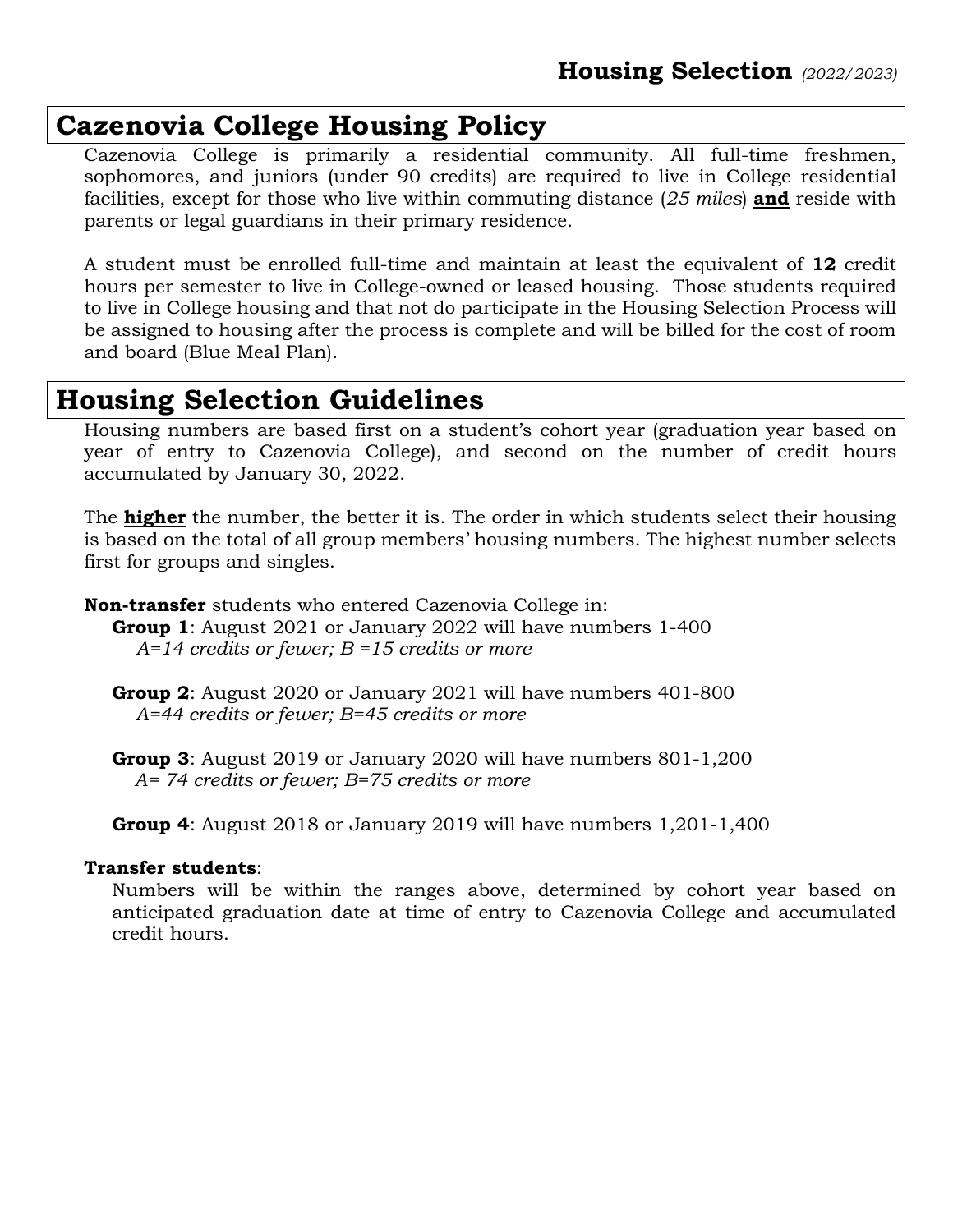## **Housing Selection Process Steps**



**STEP ONE**- *Housing Selection Numbers* (automatically populate into the online form Housing Preference and Meal Plan Form) Each student eligible to participate in Housing Selection will receive a number based first on their cohort year, and second by their completed credit hours prior to January 30, 2022, (*winter session credits will be counted*). Numbers are randomly assigned by a computer based on the criteria listed above. The total group number determines the order of selection; the highest number goes first.

## **STEP TWO**- *Group Application*

**One person** from your group must fill out the *Housing Preference & Meal Plan Form*, available online through myCaz, (*under Resources, Student Affairs, Residence Life Forms, Returning Students, Housing Preference & Meal Plan Form*) or use this link, [Housing Preference and Meal Plan Form,](https://mycaz.cazenovia.edu/resources/studentlife/Pages/Housing-Preference-Form.aspx) and list all members' names and meal plans. Housing Preference Forms need to be submitted online to the Office of Residence Life by the indicated deadline date(s).

After the group application deadline date, groups will be notified via email if their group was accepted into their preferred housing based on their housing numbers. The accepted groups will receive an email inviting them to a housing selection Microsoft Teams meeting for that area so that they can choose the actual room/suite/apartment that they will be living in. Groups that are not accepted will be notified to re-group, and repeat the application process for the next desirable area of housing.



### **STEP THREE**- *Room/Suite/Apartment Selection*

One person from each group must attend the Microsoft Teams selection meeting to select a room/suite/apartment. Additional group members can attend the meeting, but one representative will be allowed to make the selection. See schedule below for details.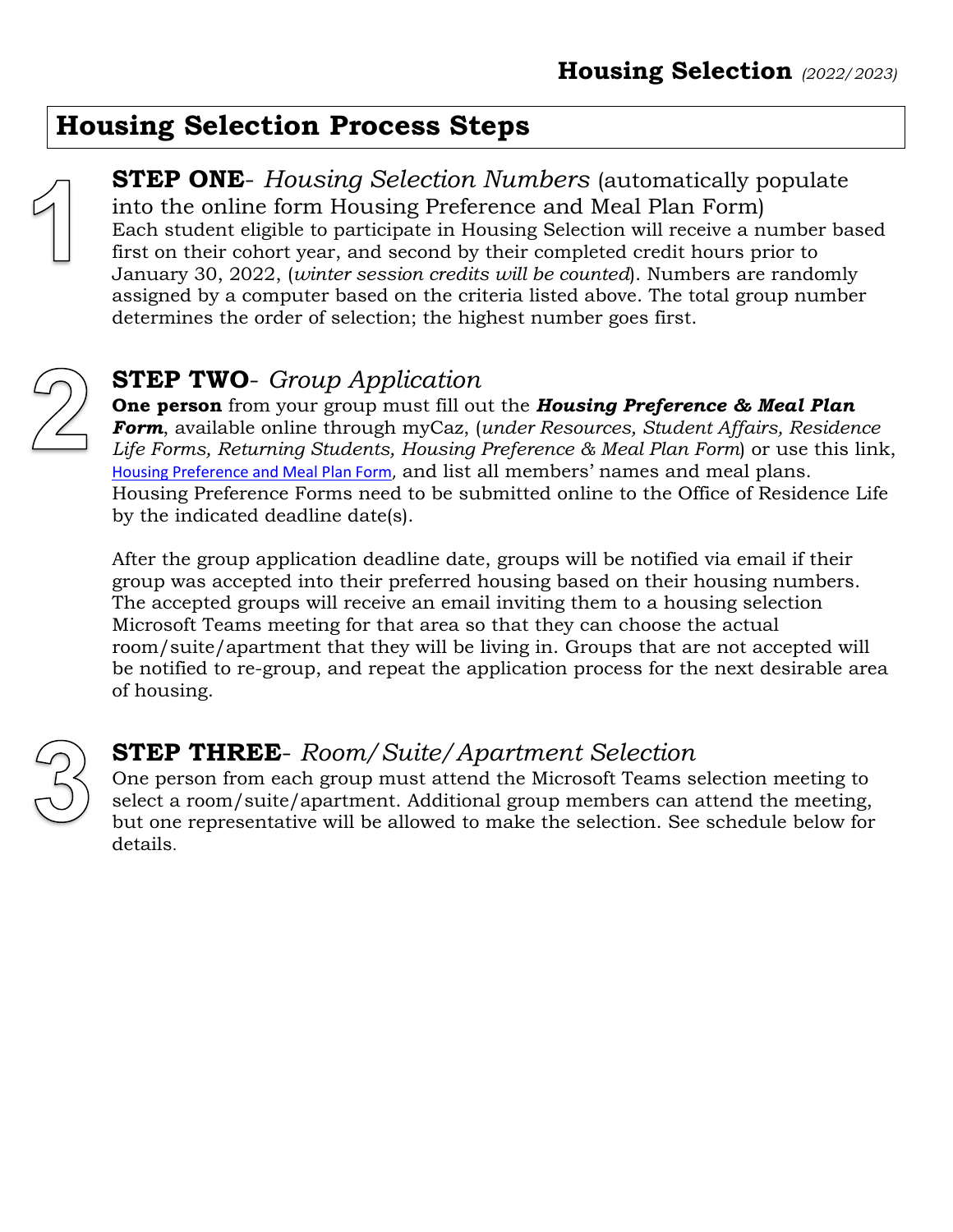## **Other Information**

#### Number and Group

- ➢ Students will receive have their housing number automatically populate the Housing Preference and Meal Plan Form. If you have questions about your number, you can contact Blake Curtis at [bacurtis@cazenovia.edu](mailto:bacurtis@cazenovia.edu) or Richard Dellavechia at [redellavechia@cazenovia.edu](mailto:redellavechia@cazenovia.edu)
- ➢ All housing must be selected by a **complete** group. In order to select living space, the group must have the appropriate number of people to fill the living space to its maximum capacity. (Exceptions will be made for those seeking a roommate for a double room.)
- $\triangleright$  With all numbers in the group added together, the group with the highest total number will choose space options first.
- ➢ Once a living space has been selected, you will not be permitted to make any changes until after the *second* week of the Fall 2022 semester.

*There is no guarantee that a student will obtain their desired housing option*.

#### Returning Registration Deposit

In order to maintain your selected housing, you **must** pay the \$125 deposit and all unpaid balances in full by June 1, 2022. *Failure to have both completed by June 1, 2022 will result in you being removed from your assigned housing and placed in temporary housing for reassignment when all obligations have been met.*

All students required to live in College housing that do not participate in the Housing & Meal Plan Selection Process or are reassigned to temporary housing after not meeting the June 1st requirements will be billed for the cost of room and board. These students will be housed/reassigned as appropriate. There is no guarantee that a student will receive their desired space.

#### Housing Selection Manipulation

Any student involved in Housing Selection manipulation will be removed from the process (along with their group), and will be assigned rooms after the event is complete. Housing Selection manipulation includes, but is not limited to the following examples: submitting false information, changing the assigned housing selection number, misrepresentation (i.e., using someone else's name), **selecting rooms with the knowledge that at least one of the group's members will not be returning to Cazenovia College**, selecting rooms with the intention of moving, etc.

#### Class attendance

Housing Selection is not an excuse to miss class. If no members from your group are able to attend room/suite/apartment selection, a staff member from Residence Life will act on your behalf. Please notify Blake Curtis at **bacurtis@cazenovia.edu** and Richard Dellavechia at [redellavechia@cazenovia.edu](mailto:redellavechia@cazenovia.edu)

#### Waiting List

If students choose a room that is not their preferred housing choice, they may choose to be placed on a waiting list after the Housing Selection process has been completed by emailing Elaine Koch at [eckoch@cazenovia.edu.](mailto:eckoch@cazenovia.edu) Waitlists use housing selection numbers to determine rank order of the list.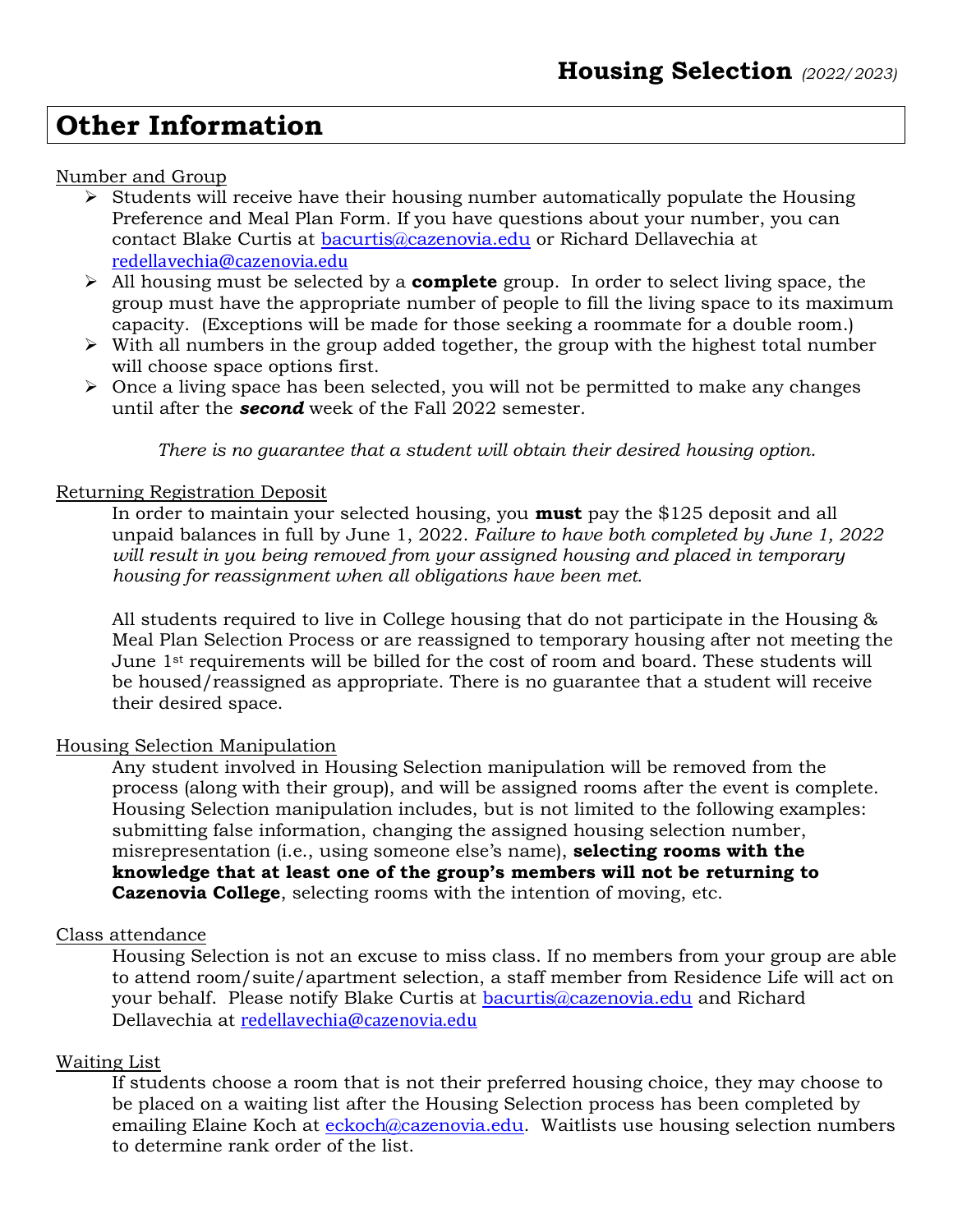| <b>Housing Selection Descriptions/Costs</b> |                         |                     |                                                                |                                                                                                                                                                                                                                                                                                            |  |
|---------------------------------------------|-------------------------|---------------------|----------------------------------------------------------------|------------------------------------------------------------------------------------------------------------------------------------------------------------------------------------------------------------------------------------------------------------------------------------------------------------|--|
| <b>Room Type</b>                            | \$ Amt. Per<br>Semester | \$ Amt. Per<br>Year | <b>Building Options</b>                                        | <b>Extras</b>                                                                                                                                                                                                                                                                                              |  |
| <b>Double</b>                               | \$4,103.00              | \$8,206.00          | Farber<br>Hubbard<br>Park<br>Shove<br><b>Village Suites</b>    |                                                                                                                                                                                                                                                                                                            |  |
| Triple (3)<br>/Quad (4)                     | \$4,103.00              | \$8,206.00          | Farber (3)<br>Hubbard (3&4)<br>Village Suites (3)<br>Shove (4) |                                                                                                                                                                                                                                                                                                            |  |
| <b>Single</b>                               | \$4,775.00              | \$9,550.00          | Hubbard<br><b>Village Commons</b>                              | To qualify for <b>Village</b><br><b>Commons, you must</b><br>currently have a 3.0<br>cumulative GPA.<br><b>Village Commons</b> is a 24-<br>hour quiet hour hall.                                                                                                                                           |  |
| Double as a<br><b>Single Room</b>           | \$4825.00               | \$9650.00           | Farber<br>Hubbard<br>Park<br>Shove                             | Only seven double rooms<br>will be available for<br>doubles as single rooms<br>per buildings listed. They<br>will be available during<br>singles selection and you<br>should complete the<br><b>Housing Preference Form</b><br>as a single and indicate<br>your preference during<br>selection.            |  |
| <b>Suite</b>                                | \$4,858.00              | \$9,716.00          | Shove $-3, 4, 8, 5$<br>person                                  | Each suite has individual<br>bedrooms (except 1 double)<br>with a common room,<br>kitchenette, and<br>bathroom.<br><i>*Please note: Suite</i><br>bathrooms will not be<br>cleaned by housekeeping<br>throughout the year.                                                                                  |  |
| Apartment*                                  | \$5,023.00              | \$10,046.00         | 9 Sullivan Street<br>$-1$ and 2<br>bedrooms                    | Each bedroom is double<br>capacity;<br>Apartment includes a<br>living room, study area,<br>kitchen and bathroom;<br>Apartment is furnished-<br>kitchen has a full stove<br>and refrigerator.<br><i>*Please note: Apartment</i><br>bathrooms will not be<br>cleaned by housekeeping<br>throughout the year. |  |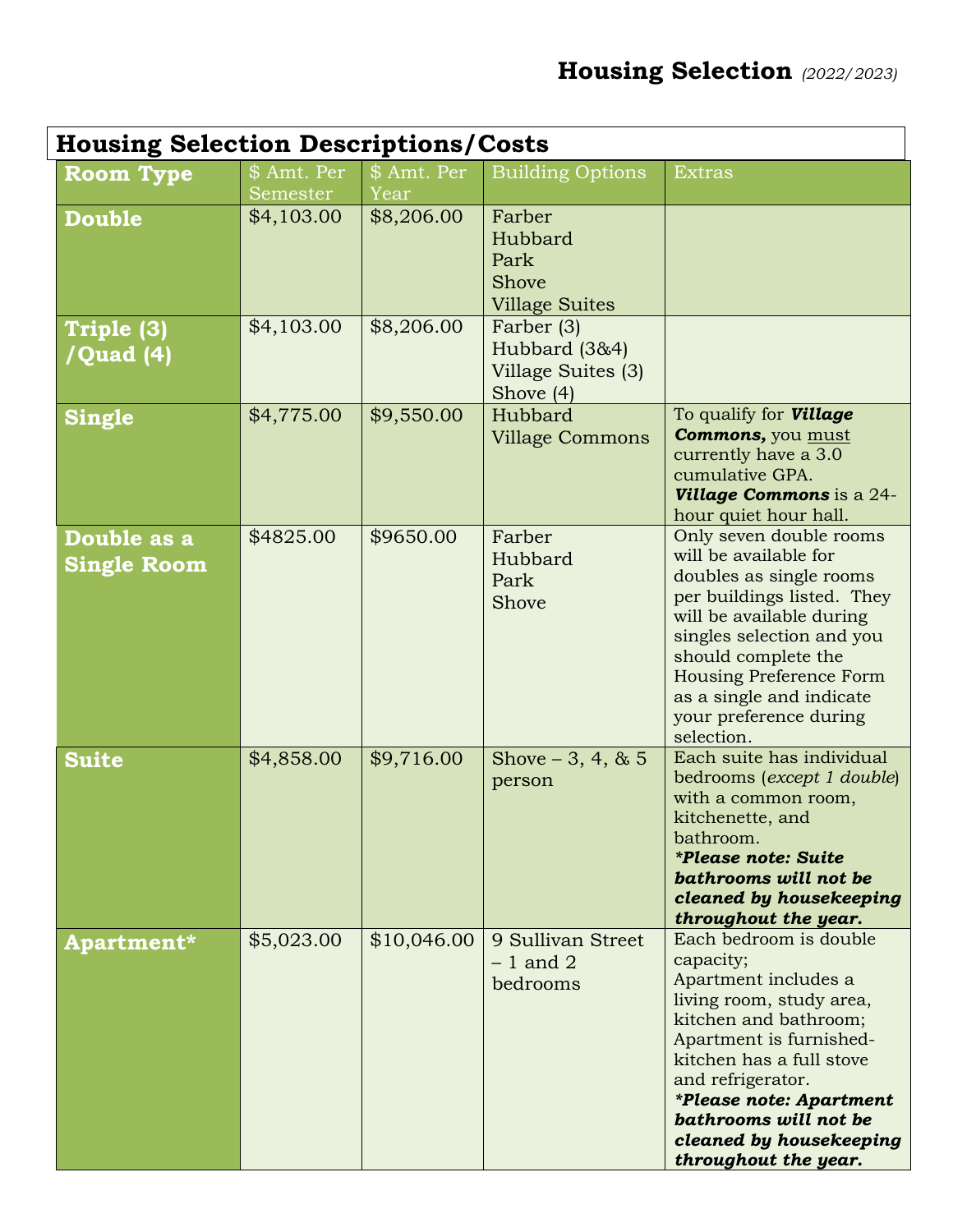*\*Only residents of the apartments are eligible for the commuter meal plan.*

## **Meal Plan Options**

| Plan Name Cost               |         | Dining<br>Hall/Late Nite<br><b>Visits</b> | Dining | Guest<br>Dollars Meals/semester | <b>Notes</b>                                                                                                       |
|------------------------------|---------|-------------------------------------------|--------|---------------------------------|--------------------------------------------------------------------------------------------------------------------|
| <b>Gold Meal</b><br>Plan     | \$7,200 | $24$ /week                                | \$200  | 10                              |                                                                                                                    |
| <b>Blue Meal</b><br>Plan     | \$6,530 | $19$ /week                                | \$75   | 5                               |                                                                                                                    |
| Commuter<br><b>Meal Plan</b> | \$2,028 | 80/semester                               | \$25   | $\overline{2}$                  | The Commuter Meal Plan<br>is available only to off-<br>campus and commuter<br>students and apartment<br>residents. |

*\*Meal plan selections are for the entire academic year, unless changed before the add/drop deadline.*

## **Housing Selection Schedule**

*The order in which students select their housing is based on the total of all group members' housing numbers.* 

| <b>Housing Options</b>                                                                                         | <b>Electronic Copy</b><br>of Housing<br><b>Preference Form</b><br>Due through<br>myCaz<br>(by 3pm) | Did I make it?<br>(check email)    | <b>Housing Selection</b><br>(by invite through<br><b>Microsoft Teams at</b><br>designated time) |
|----------------------------------------------------------------------------------------------------------------|----------------------------------------------------------------------------------------------------|------------------------------------|-------------------------------------------------------------------------------------------------|
| Shove Suites $-5$ person $/4$<br><i>available)</i>                                                             | April 4th                                                                                          | April 5 <sup>th</sup> (after 8am)  | April $5th(a)$ 2:30pm                                                                           |
| Shove Suites $-4$ person<br>(10 available)                                                                     | April 6th                                                                                          | April 7 <sup>th</sup> (after 8am)  | April $7th(a)$ 2:30pm                                                                           |
| Shove Suites $-3$ person $(7)$<br>available)                                                                   | April 10th                                                                                         | April $11th$ (after 8am)           | April $11th$ ( $\omega$ 2:30pm                                                                  |
| 9 Sullivan Apartments- 4<br>person<br>(9 available)                                                            | April 12th                                                                                         | April 13 <sup>th</sup> (after 8am) | April $13th$ ( $\omega$ 2:30pm                                                                  |
| <b>Triples/Quads</b><br>Triples: Hubbard 5; Village Suites 6;<br><b>Farber 3</b><br>Quads: Hubbard 2; Shove 2; | April 13th                                                                                         | April 14th (after 8am)             | April $14th\omega$<br>2:30 <sub>pm</sub>                                                        |
| <b>Singles</b>                                                                                                 | April 18th                                                                                         | April 19th (after<br>8am)          | April $19th$ ( $\omega$ 2:30pm                                                                  |
| <b>Doubles</b>                                                                                                 | April 20th                                                                                         | April 21 <sup>st</sup> (after 8am) | April 21st @ 2:30pm                                                                             |

*\*Please note that 2:30 pm is the start time for most processes depending on the group/individual housing selection number, your time may be later than this on your invite.*